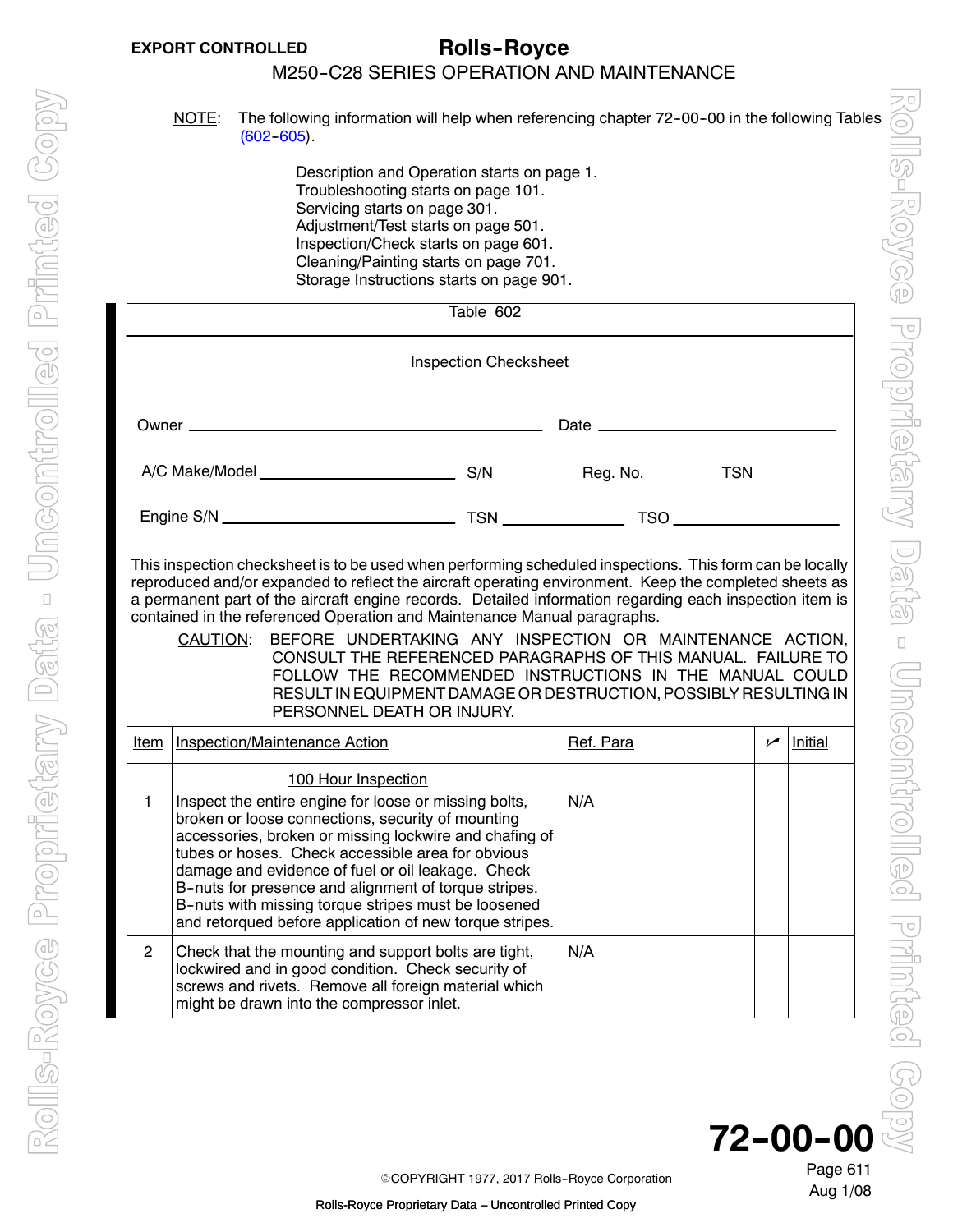| Table 602 (cont) |                                                                                                                                                                                                                                                                                                                                                                                                                                                                                                                                                                                                                                                                                                      |                                  |            |                |  |
|------------------|------------------------------------------------------------------------------------------------------------------------------------------------------------------------------------------------------------------------------------------------------------------------------------------------------------------------------------------------------------------------------------------------------------------------------------------------------------------------------------------------------------------------------------------------------------------------------------------------------------------------------------------------------------------------------------------------------|----------------------------------|------------|----------------|--|
| Item             | <b>Inspection/Maintenance Action</b>                                                                                                                                                                                                                                                                                                                                                                                                                                                                                                                                                                                                                                                                 | Ref. Para                        | $\sqrt{ }$ | <b>Initial</b> |  |
|                  | 100 Hour Inspection (cont)                                                                                                                                                                                                                                                                                                                                                                                                                                                                                                                                                                                                                                                                           |                                  |            |                |  |
| 3                | Carefully inspect the fuel control and governor for evi-<br>dence of leakage. Check fittings for torque and secu-<br>rity and tubing for conditions which can contribute to<br>leakage (loose, chafed, cracked, bent or dented).<br>Check and correct obvious tube-to-fitting misalign-<br>ment. Check fuel control and governor for proper rig-<br>ging; check lever for freedom of travel, ensure that fuel<br>control lever contacts both stops and that linkage bolts<br>are free of excessive wear. If there is no evidence of<br>leakage, further action is not required. If evidence of<br>leaking is found, isolate and repair leak in accordance<br>with Fuel Leakage Inspection paragraph. | 2.A., 73-00-00                   |            |                |  |
| 4                | Inspect compressor scroll for cracks. Pay particular<br>attention to welded areas. No cracks are allowed. If<br>cracks are discovered remove compressor and send to<br>an authorized overhaul facility for scroll repair.                                                                                                                                                                                                                                                                                                                                                                                                                                                                            | N/A                              |            |                |  |
| 5                | Inspect P <sub>c</sub> filter for proper clamping and security.                                                                                                                                                                                                                                                                                                                                                                                                                                                                                                                                                                                                                                      | <b>Section</b><br>$73 - 20 - 03$ |            |                |  |
| 6                | Until M250 CEB-A-75-2017 is complied with, inspect<br>$P_c$ filter assembly as follows: Without disassembly or<br>removal of the $P_c$ filter assembly from the mounting<br>bracket, inspect using a 10x magnification glass and a<br>bright light to detect any signs of cracks, paying<br>particular attention to both of the end fittings at their<br>junction with the end walls. If cracks are detected,<br>remove assembly and comply with M250<br>CEB-A-75-2017.                                                                                                                                                                                                                              | N/A                              |            |                |  |
| 7                | Visually inspect the compressor for foreign object<br>damage and dirt accumulation. Wash or rinse as<br>necessary.                                                                                                                                                                                                                                                                                                                                                                                                                                                                                                                                                                                   | $4., 72-30-00$                   |            |                |  |
| 8                | Inspect the compressor impeller blade edge for nicks,<br>cracks or breakouts. No cracks or breakouts are<br>acceptable. Repair as necessary.                                                                                                                                                                                                                                                                                                                                                                                                                                                                                                                                                         | 4.B., 72-30-00                   |            |                |  |
| 9                | Check the compressor discharge air tubes on the<br>engine for evidence of air leakage, dents, cracks or<br>wear. Also, inspect tubes for distortion caused by<br>improper clamping.                                                                                                                                                                                                                                                                                                                                                                                                                                                                                                                  | Table 203<br>$72 - 40 - 00$      |            |                |  |
| 10               | Inspect the anti-icing, ejector (M250-C28B), bleed air<br>and overspeed solenoid valves for loose, chafed,<br>frayed or broken wires, loose connectors and security<br>of attachment.                                                                                                                                                                                                                                                                                                                                                                                                                                                                                                                | N/A                              |            |                |  |
| 11               | Clean the compressor, as required, with a chemical<br>wash solution if soot buildup is evident.                                                                                                                                                                                                                                                                                                                                                                                                                                                                                                                                                                                                      | $5., 72-30-00$                   |            |                |  |
| 12               | Clean the burner drain valve. Ensure that the airframe<br>overboard gang drain is clear.                                                                                                                                                                                                                                                                                                                                                                                                                                                                                                                                                                                                             | $3., 72-40-00$                   |            |                |  |



Page 612

Aug 1/08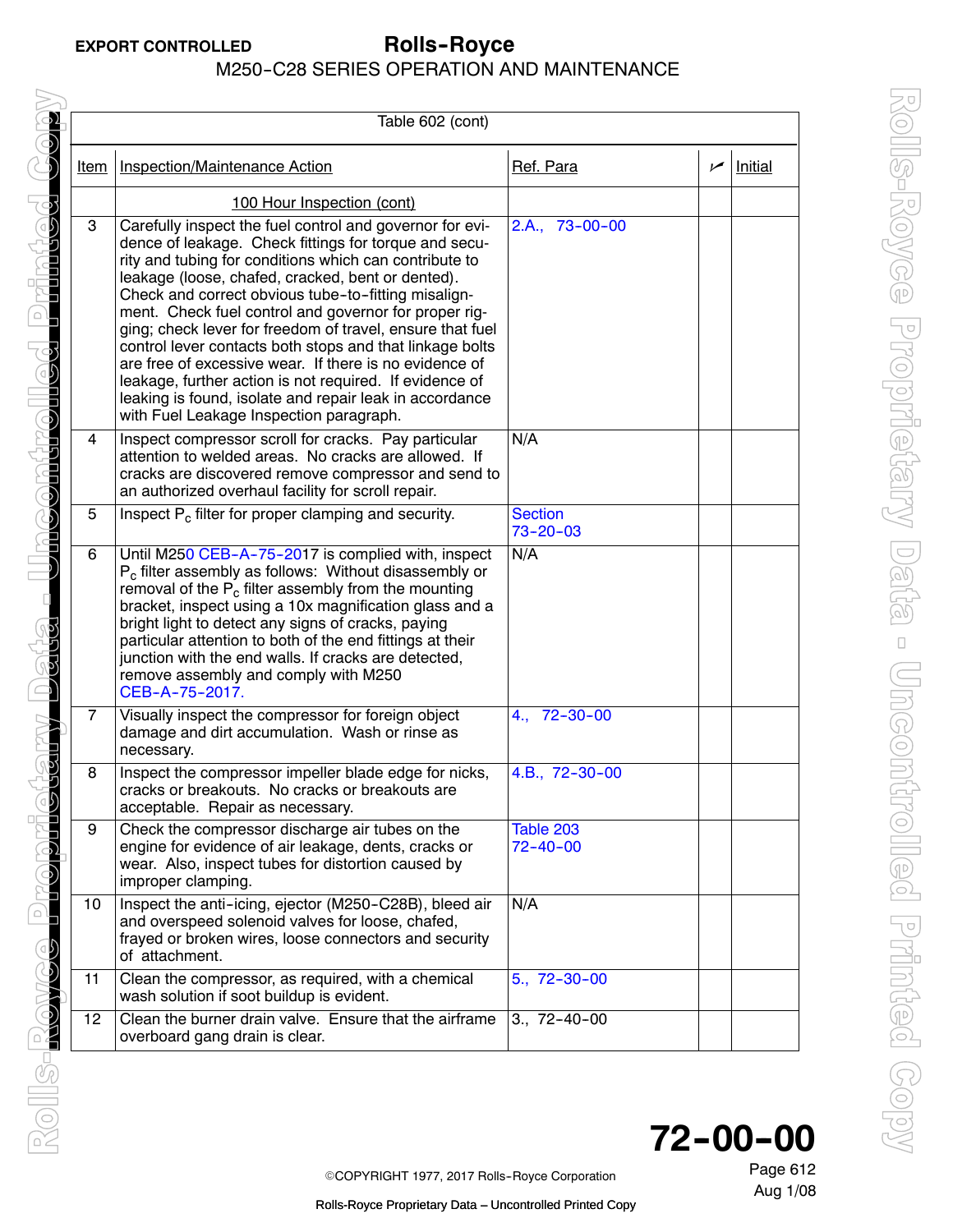<span id="page-2-0"></span>

|      | Table 602 (cont)                                                                                                                                                                                                                                                                                                                                                                                                                                      |                                                                   |     |         |  |  |
|------|-------------------------------------------------------------------------------------------------------------------------------------------------------------------------------------------------------------------------------------------------------------------------------------------------------------------------------------------------------------------------------------------------------------------------------------------------------|-------------------------------------------------------------------|-----|---------|--|--|
| Item | Inspection/Maintenance Action                                                                                                                                                                                                                                                                                                                                                                                                                         | Ref. Para                                                         | سما | Initial |  |  |
|      | 100 Hour Inspection (cont)                                                                                                                                                                                                                                                                                                                                                                                                                            |                                                                   |     |         |  |  |
| 13   | Visually inspect the outer combustion case (sheet<br>metal and weld seams) for cracks. Pay particular<br>attention to the weld seams in the area of the igniter<br>plugs, dummy plug, drain valves, fuel nozzle bosses,<br>armpit braze patch and adjacent areas. Use a bright<br>light and mirror as necessary. The OCC does not have<br>to be removed. Perform a Leak Tec check for installed<br>OCC's and an FPI for removed OCC's.                | <b>Table 202,</b><br>$72 - 40 - 00$                               |     |         |  |  |
|      | a. Horizontal butt welds on the outer surface and<br>between the air discharge tube attachment flanges<br>and gas producer attachment flange on the forward<br>side.                                                                                                                                                                                                                                                                                  |                                                                   |     |         |  |  |
|      | b. Both forward and aft seam welds between outer<br>case and inner liner.                                                                                                                                                                                                                                                                                                                                                                             |                                                                   |     |         |  |  |
|      | c. Bosses for the igniter plug, dummy plug, drain<br>valves and fuel injector.                                                                                                                                                                                                                                                                                                                                                                        |                                                                   |     |         |  |  |
|      | Inspect areas adjacent to the welds for cracks also.<br>No cracks are allowed. A combustion outer case that<br>is cracked must be removed from service and repaired.                                                                                                                                                                                                                                                                                  |                                                                   |     |         |  |  |
| 14   | Inspect the turbine support assemblies and engine<br>exhaust duct for condition of welded joints, for cracks<br>and for buckling. Inspect exhaust collector support<br>flow divider for cracks.                                                                                                                                                                                                                                                       | 7.B., 72-50-00<br>$1.D.(1), 72-00-00,$<br>Engine-Inspection/Check |     |         |  |  |
| 15   | Inspect horizontal and vertical firewall shields that have<br>been stop drilled to halt crack progression. (Refer to<br>item 35 in the 300 hour inspection of this Table.)<br>Replace firewall shield if crack continues beyond stop<br>drill repair to exceed the 2 in. (51 mm) limit.                                                                                                                                                               | N/A                                                               |     |         |  |  |
|      | NOTE: Continued sheet metal or tube cracking can be<br>an indication of excessive engine, engine<br>accessory, or airframe vibration.                                                                                                                                                                                                                                                                                                                 |                                                                   |     |         |  |  |
| 16   | On the power and accessories gearbox cover P/N<br>6895079, check the applied torque on the three<br>uppermost turbine and exhaust collector<br>support-to-gearbox retaining nuts. Torque must be<br>120-150 lb in. (14-17 N·m). If torque on any of the<br>three nuts is less than 120 lb in., tighten the nut as<br>required. If any of the three upper nuts require<br>tightening, check and tighten as required the three<br>lower retaining nuts. | N/A                                                               |     |         |  |  |
| 17   | Inspect and clean the magnetic drain plugs. Check the<br>chip detector end of the plug for cracks (due to<br>overtorque). No cracks are acceptable. Tighten<br>magnetic drain plug to 60-80 lb in. $(6.8-9.0 \text{ N} \cdot \text{m})$ .                                                                                                                                                                                                             | 4.B., 72-60-00                                                    |     |         |  |  |
| 18   | (Optional) Inspect and clean quick disconnect<br>magnetic drain plugs. Check locking pins and flanged<br>inserts for wear.                                                                                                                                                                                                                                                                                                                            | 4.B., 72-60-00                                                    |     |         |  |  |



©COPYRIGHT 1977, 2017 Rolls-Royce Corporation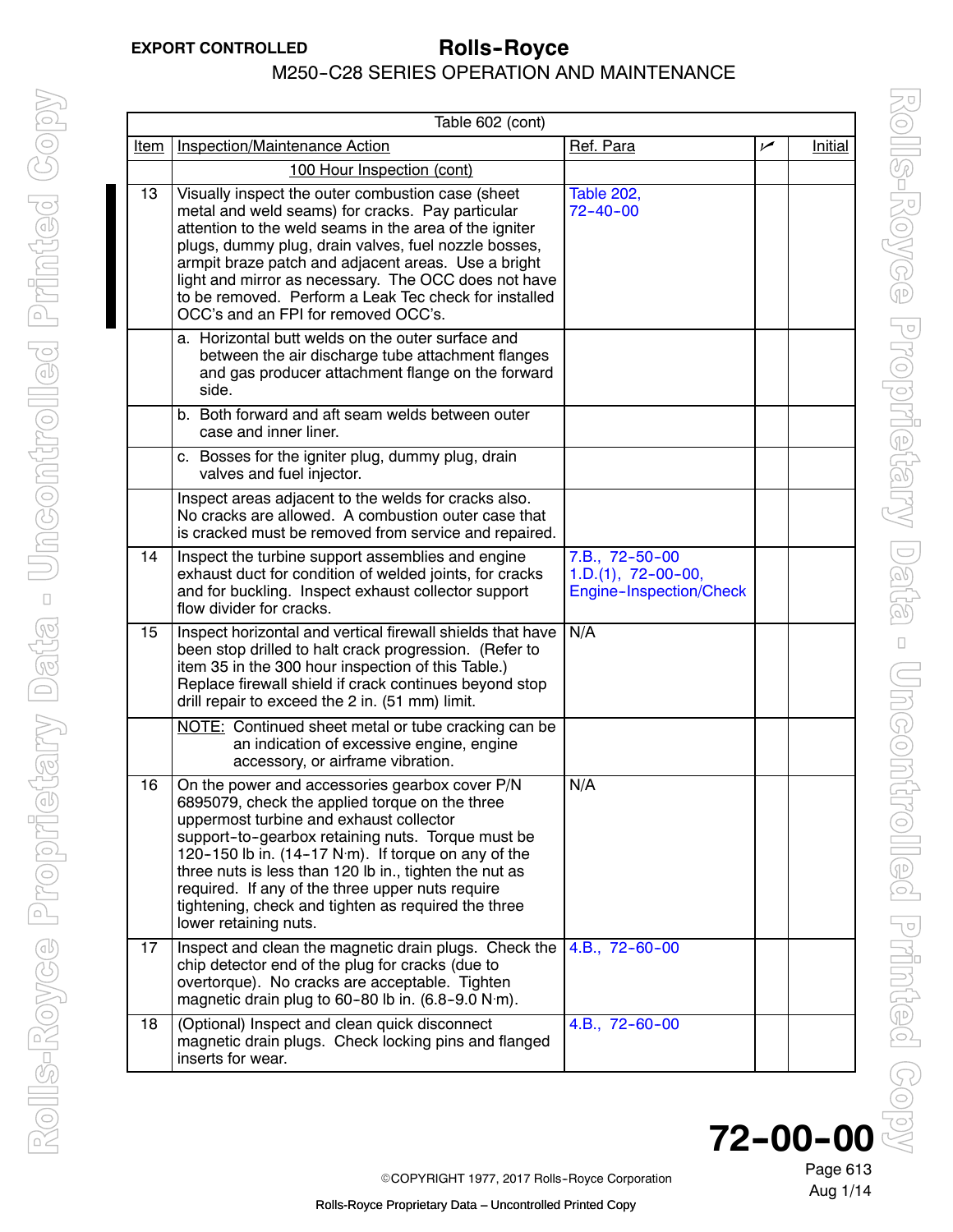| Table 602 (cont) |                                                                                                                                                                                                                                                                                                                                                                                         |                                                      |     |                |
|------------------|-----------------------------------------------------------------------------------------------------------------------------------------------------------------------------------------------------------------------------------------------------------------------------------------------------------------------------------------------------------------------------------------|------------------------------------------------------|-----|----------------|
| <u>Item</u>      | <b>Inspection/Maintenance Action</b>                                                                                                                                                                                                                                                                                                                                                    | Ref. Para                                            | سما | <b>Initial</b> |
|                  | 100 Hour Inspection (cont)                                                                                                                                                                                                                                                                                                                                                              |                                                      |     |                |
| 19               | Inspect ignition lead for burning, chafing or cracking of<br>conduit. Also, check for loose connectors and/or<br>broken lockwire.                                                                                                                                                                                                                                                       | $2., 74-20-02$                                       |     |                |
| 19.A             | Clean and examine the fuel injector. If no airframe fuel<br>filter is installed, examine the fuel nozzle screen.                                                                                                                                                                                                                                                                        | $73 - 10 - 03$                                       |     |                |
| 20               | Inspect the start counter for proper operation (increase<br>in count) and for loose, chafed, frayed or broken wires<br>and loose connectors.                                                                                                                                                                                                                                            | $74 - 20 - 03$                                       |     |                |
| 21               | Inspect the electrical harness for loose, chafed, frayed<br>or broken wires and loose connectors.                                                                                                                                                                                                                                                                                       | $6.A., 73-21-00$                                     |     |                |
| 22               | Check the condition of the bleed valve gasket (without<br>removing bleed valve). Replace gasket if air leaks<br>(blowouts) can be detected.                                                                                                                                                                                                                                             | N/A                                                  |     |                |
| 23               | Drain the oil system and refill. Remove, clean and<br>reinstall the oil filter and magnetic drain plugs. Tighten<br>plugs to 60-80 lb in. (6.8-9.0 N·m). Measure and<br>record power turbine support pressure oil nozzle flow.<br>If flow is less than 90 cc, clean pressure oil nozzle,<br>power turbine support scavenge oil strut, external<br>sump, and pressure oil nozzle screen. | Table 603<br>5.C. and 5.D.,<br>$72 - 50 - 00$        |     |                |
|                  | NOTE: The incorporation of an external oil filter of a<br>type that has a valid STC (Supplemental Type<br>Certificate) in the engine oil system, increases<br>the time limitation on this item from 100 to 200<br>hours.                                                                                                                                                                |                                                      |     |                |
| 24               | Clean the air/oil separator vent orifice.                                                                                                                                                                                                                                                                                                                                               | 6.B., 72-50-00                                       |     |                |
| 25               | If the engine oil system incorporates an external filter,<br>check the oil supply level. Check the oil quantity within<br>15 minutes following shutdown.                                                                                                                                                                                                                                | N/A                                                  |     |                |
| 26               | Review engine records for compliance with all<br>mandatory Bulletins, Inspections and Airworthiness<br>Directives.                                                                                                                                                                                                                                                                      | N/A                                                  |     |                |
| 27               | Review Engine Records for Time or Cycle Limited<br>Parts, Components, Accessories or Modules.                                                                                                                                                                                                                                                                                           | N/A                                                  |     |                |
| 28               | Enter component changes, inspections, compliances,<br>etc (CEB's or CSL's) in the Engine Log Book as<br>required.                                                                                                                                                                                                                                                                       | N/A                                                  |     |                |
|                  | 200 Hour Inspection                                                                                                                                                                                                                                                                                                                                                                     |                                                      |     |                |
|                  | In addition to the 100 hour inspection items, perform the following:                                                                                                                                                                                                                                                                                                                    |                                                      |     |                |
| 29               | Drain the oil system and refill. Measure and record<br>power turbine support pressure oil nozzle flow. If flow<br>is less than 90 cc, clean nozzle, power turbine support<br>scavenge oil strut and external sump, and pressure oil<br>nozzle screen.                                                                                                                                   | <b>Table 603,</b><br>5.C. and 5.D.<br>$72 - 50 - 00$ |     |                |

# **72--00--00**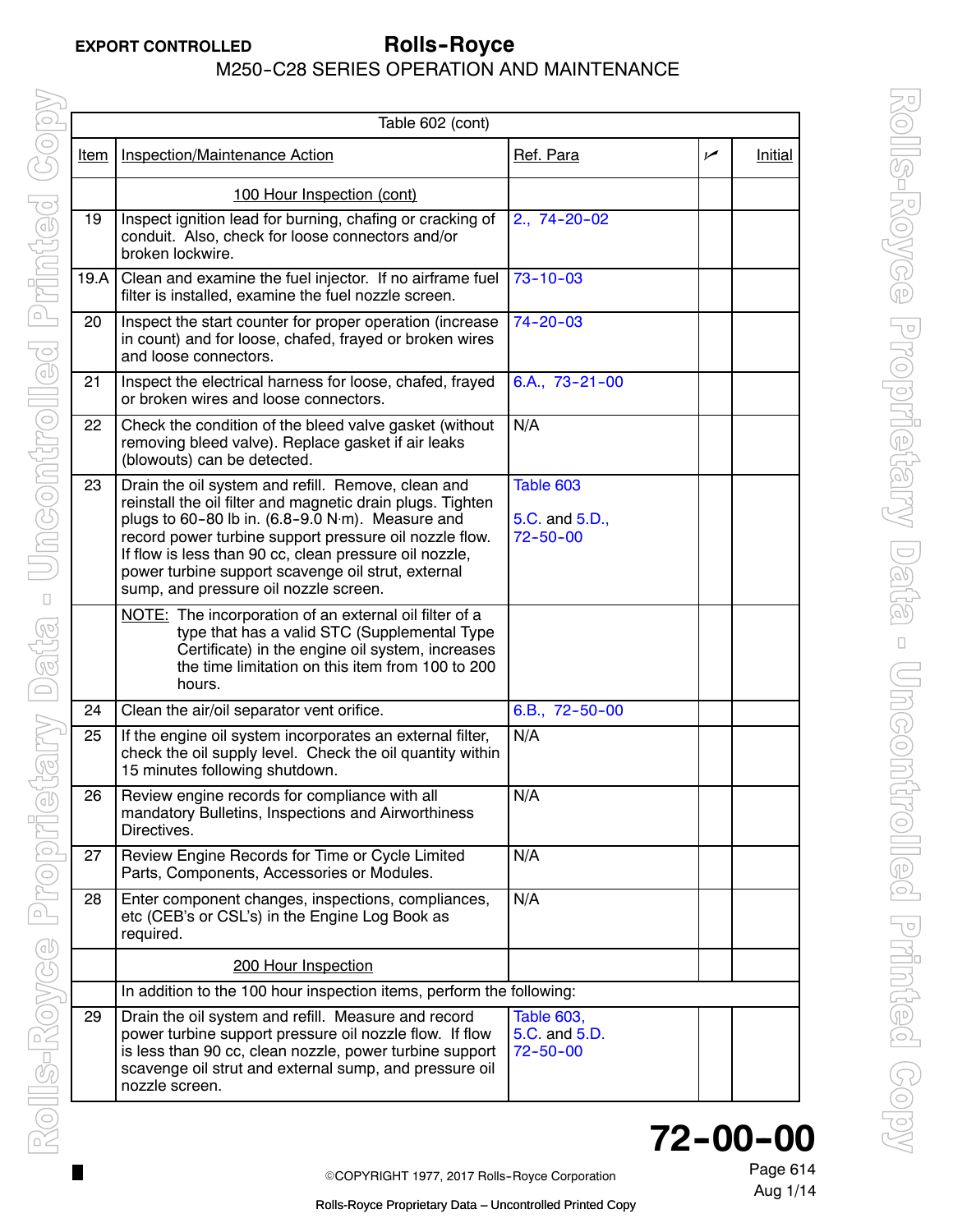| Table 602 (cont) |                                                                                                                                                                                                                                                                                                                                                                                             |                                                                                     |     |                |
|------------------|---------------------------------------------------------------------------------------------------------------------------------------------------------------------------------------------------------------------------------------------------------------------------------------------------------------------------------------------------------------------------------------------|-------------------------------------------------------------------------------------|-----|----------------|
| <u>Item</u>      | Inspection/Maintenance Action                                                                                                                                                                                                                                                                                                                                                               | Ref. Para                                                                           | سما | <b>Initial</b> |
|                  | 300 Hour Inspection                                                                                                                                                                                                                                                                                                                                                                         |                                                                                     |     |                |
|                  | In addition to the 100 hour and appropriate 200 hour inspection items, perform the following:                                                                                                                                                                                                                                                                                               |                                                                                     |     |                |
| 30               | Inspect the compressor mount for cracks.                                                                                                                                                                                                                                                                                                                                                    | $1.D.(2), 72-00-00$<br>Engine-Inspection/<br><b>Check</b>                           |     |                |
| 31               | Every 300 hours, or earlier if carbon is found in the oil<br>filter, or if the pressure oil nozzle flow check is less<br>than 90cc, clean the power turbine pressure oil nozzle,<br>power turbine scavenge oil strut, power turbine<br>external sump and pressure oil nozzle screen.                                                                                                        | 5.C. and 5.D.,<br>$72 - 50 - 00$                                                    |     |                |
| 32               | Remove and disassemble fuel nozzle. Clean and<br>inspect fuel nozzle filter assembly. Assemble and<br>install fuel nozzle.                                                                                                                                                                                                                                                                  | $73 - 10 - 03$                                                                      |     |                |
| 33               | Clean No. 1 bearing oil pressure reducer.                                                                                                                                                                                                                                                                                                                                                   | $2.A.(2), 72-30-00,$<br><b>Compressor Section -</b><br><b>Maintenance Practices</b> |     |                |
| 34               | Inspect the engine rear mount.                                                                                                                                                                                                                                                                                                                                                              | $1.D.(3), 72-00-00,$<br><b>Engine Inspection/Check</b>                              |     |                |
| 35               | Inspect the horizontal and vertical firewall shields for<br>cracks. Repair cracks of less than 2 in. (51 mm) length<br>by stop drilling to approximately 0.125 in. (3.18 mm).<br>Reinspect stop drilled cracks at subsequent 100 hour<br>inspections to ensure there is no additional crack<br>progression. If cracks are longer than 2 in. (51 mm)<br>length, replace the firewall shield. | N/A                                                                                 |     |                |
|                  | NOTE: Continued sheet metal or tube cracking may be an indication of excessive<br>engine, engine accessory, or airframe vibration.                                                                                                                                                                                                                                                          |                                                                                     |     |                |
| 36               | Remove, clean and inspect the $P_c$ filter every 300 hr or<br>earlier as engine performance dictates.                                                                                                                                                                                                                                                                                       | $73 - 20 - 03$                                                                      |     |                |
| 37               | Remove, inspect, and reinstall the turbine pressure oil<br>check valve.                                                                                                                                                                                                                                                                                                                     | 72-60-00, para 5.                                                                   |     |                |
|                  | NOTE: Check Valve P/N 23074872 and subsequent part numbers are not applicable<br>to this inspection (these valves are considered "ON CONDITION").                                                                                                                                                                                                                                           |                                                                                     |     |                |
| 38               | On power and accessory gearbox cover, check the<br>applied torque on all turbine and exhaust collector<br>support-to-gearbox retaining nuts.                                                                                                                                                                                                                                                | 72-50-00, para 1.B.<br>Torque must be 120-150<br>lb in. (14-17 N·m)                 |     |                |
| 38A              | Inspect the thermocouple assembly (TOT/MGT)                                                                                                                                                                                                                                                                                                                                                 | 77-20-01, para 2.                                                                   |     |                |
|                  | 600 Hour Inspection                                                                                                                                                                                                                                                                                                                                                                         |                                                                                     |     |                |
| 39               | Do the scavenge oil filter impending bypass function<br>check per Facet Service Bulletin No. 090589 (Ref.<br>Rolls-Royce CSL 2112) for aircraft equipped with this<br>type of external scavenge filter system. Follow the<br>Facet instructions and time intervals, or follow this<br>recommended inspection interval each 600 hours.                                                       | N/A                                                                                 |     |                |

**72--00--00**

Page 615 Aug 1/10